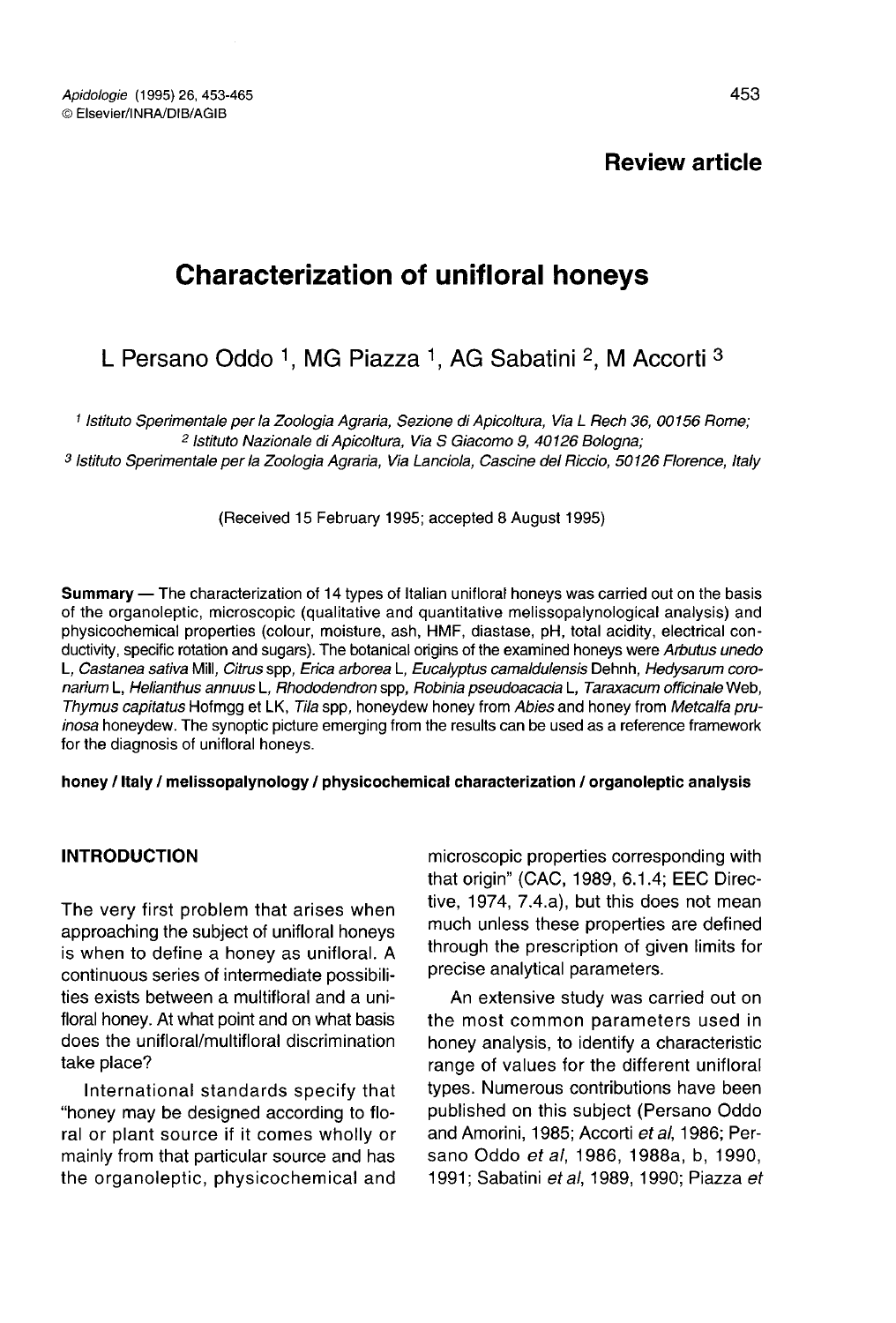al, 1991). The aim of the present paper is to complete the results presented in previous papers by adding new data obtained after their publication, and to provide a synoptic picture, which can be used as a reference framework for the diagnosis of unifloral honeys.

Data are related to Italian productions, but bibliographic comparisons generally show that the honey characteristics are affected more by their botanical origin than by their geographic provenance. In some cases discrepancies were noted between our results and those presented by other authors on the same honey types, but they could mostly be accounted for by differences in analytical methods or by the botanical origin of the honey, which was not exactly the same (same genus, different species, for instance). Some geographic aspects (climate, soil acidity or other pedologic conditions) may, however, influence the nectar and honey composition. Therefore, caution must be taken in applying the ranges characteristic of Italian unifloral honeys in other countries.

### MATERIALS AND METHODS

More than 2 000 honey samples of different botanical origin, declared as unifloral by the producer, were collected and analyzed over a period of 10 years.

Three analytical approaches were used, for the characterization of the different honey types, with reference to organoleptic properties (Gonnet and Vache, 1985), qualitative and quantitative melissopalynological analysis (Louveaux et al, 1978) and physicochemical parameters. These parameters included colour (Aubert and Gonnet, 1983), moisture, ash, hydroxymethylfurfurale (HMF) and diastase (CAC, 1989), pH, total acidity (White et al, 1962), electrical conductivity (Louveaux et al, 1973), specific rotation (Battaglini and Bosi, 1973; Junk and Pancoast 1973) and sugars (Sabatini et al, 1984).

The criteria for selecting samples and defining unifloral groups were based on the organoleptic evaluation and on the uniformity of behaviour with regard to the various analytical parameters. Fourteen honey types from the following botanical origins were thus selected and described: Arbutus unedo L; Castanea sativa Mill; Citrus spp; Erica arborea L; Eucalyptus camaldulensis Dehnh; Hedysarum coronarium L; Helianthus annuus L; Rhododendron spp; Robinia pseudoacacia L; Taraxacum officinale Web; Thymus capitatus Hofmgg et LK; Tilia spp; honeydew honey from Abies; and honey from Metcalfa pruinosa honeydew. (M pruinosa (Say) is a Flatid planthopper which has spread in north-eastern Italy over the last few years. This polyphage insect parasites on many different plant species. Its honeydew is actively foraged by bees which then produce a characteristic honey (Barbattini et al, 1991).) Further details on materials and methods and on bibliographic comparisons with other studies can be found in the quoted literature.

### RESULTS AND DISCUSSION

#### Organoleptic properties

The organoleptic properties are reported in table I. Descriptions can only provide some general information, due to the difficulty of giving an exact 'translation' of sensorial perceptions in words. On the other hand, the possibility of correctly diagnosing the botanical origin of the honey through the sensorial analysis is strictly bound to the personal ability and experience of the taster.

#### Melissopalynological characteristics

The melissopalynological data reported in table I include the minimum percentage of the specific pollen, the absolute content of pollen grains in 10 g honey and the representative class (according to Louveaux et al, 1978) found in the selected samples.

Honeys from Robinia, Citrus, Tilia, Rhododendron, Arbutus and Thymus have under-represented pollen (class I), so the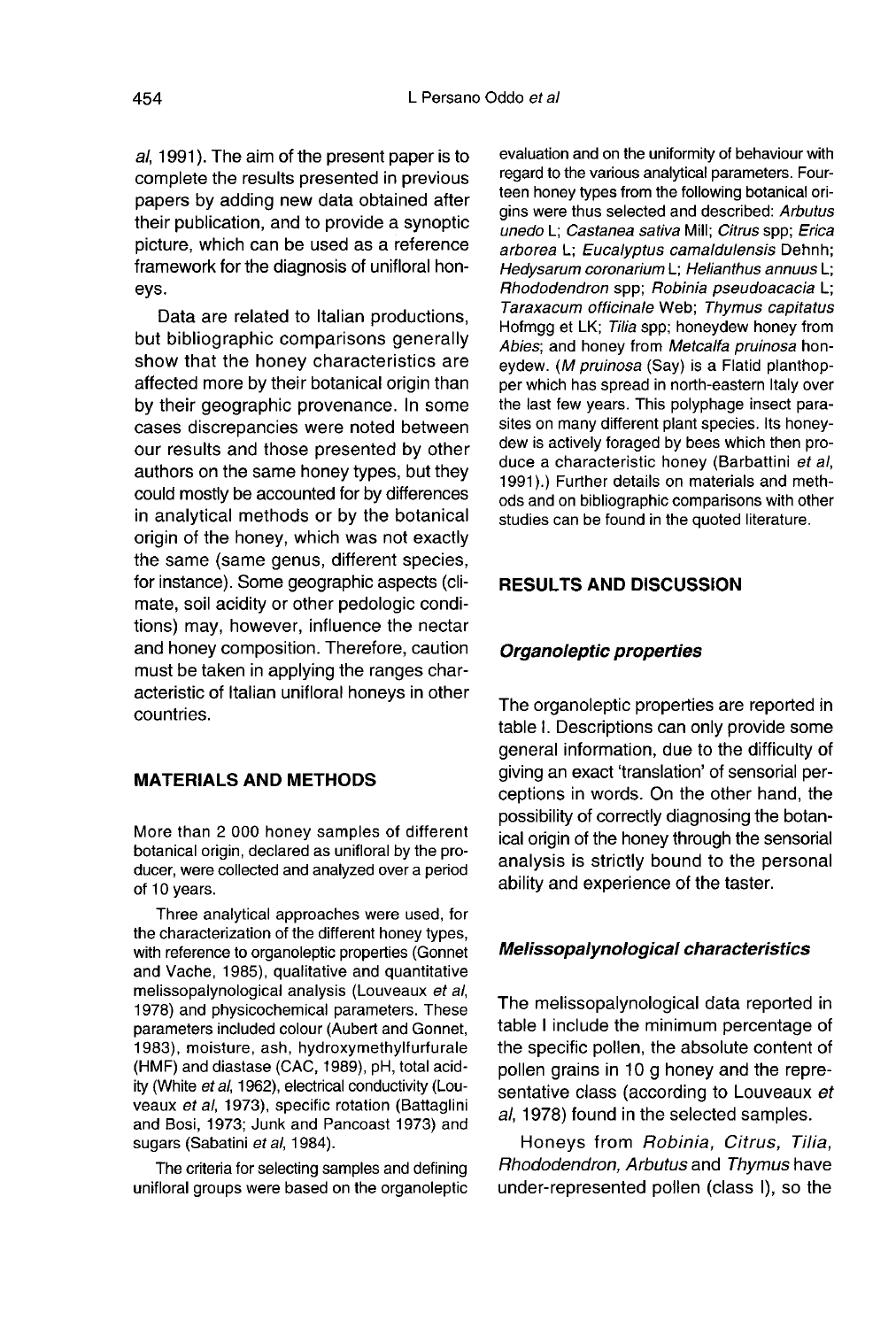percentages of the respective pollens in unifloral honeys are generally low to very low. The most typical ranges are 10 to 20% for Citrus and Arbutus, 15 to 30% for Robinia and Thymus and 30 to 60% for Rhododendron. Honey from Tilia can even have no Tilia pollen at all, because of the sterility of many cultived varieties of this plant.

Castanea and Eucalyptus honeys belong to the over-represented class (III and IV) and in unifloral samples their respective pollens are greater than 90% (in most of Castanea honeys higher than 95%) and can make about 100% of the pollens.

Erica and Hedysarum behave like 'normal' honeys, for which 45-50% of the specific pollen is required to be considered unifloral. The most typical range is 60 to 90% for Hedysarum, with a PK/10 g of 10 000 to 50 000, and 50 to 80% for Erica, which is usually richer in pollen (PK/10 g from 50 000 to 150 000). Hedysarum honey could be assumed to be affected by a secondary contamination, since the species is actively visited by bees for pollen. This would explain the high percentage associated with a relatively low absolute pollen content.

Helianthus can behave as a normal or under-represented honey. In most of the unifloral samples, it composed 15 to 50% of the pollen found, with an absolute number of pollen grains not exceeding 20 000/10 g honey. In some other samples, both the pollen percentage and the PK/10 g were higher (60 to 90% and 25 000 to 50 000, respectively).

Taraxacum honey is characterized by low percentages (usually 5 to 15%) and a relatively high absolute pollen content (class II), because of its almost constant contamination with Salix (which is over-represented). This feature seems to be peculiar to Italian Taraxacum honeys.

Honeydew honeys show great variability in their palynological characteristics. Both the absolute pollen content and the honeydew elements/pollen (HDE/P) ratio are spread over a very large range of values. It is to be noted that in Abies honeydew the HDE/P ratio rarely complies with the value of 3 given as the minimum limit for diagnosing honeydew honeys from central Europe (Louveaux et al, 1978).

#### Physicochemical characteristics

The physicochemical parameters (tables II and III) have a different diagnostic value for the various groups. Generally speaking, the higher or lower values are a more characteristic feature than medium values, because wider overlapping occurs in the medium area. By means of analysis of variance, electrical conductivity proved to have the highest discriminatory power (Stefanini, 1988). Moisture and HMF are more important for quality evaluation, but also show a certain variability according to botanical origin, probably due to the production period (water content) or to other composition factors. For these parameters the range of variability is not given in table II, because honeys with high water and HMF content were rejected, to avoid including low quality samples.

Robinia, Hedysarum, Rhododendron and Citrus honeys are characterized by their very light colour and low conductivity and ash values; Robinia and Citrus have a low diastase content. Robinia also shows a particular sugar composition, with a high fructose and a low glucose content and consequently a high fructose/glucose (F/G) and a low glucose/water (G/W) ratio, which determine its liquid physical state. Hedysarum is further distinguished by its low pH and relatively high acidity; Rhododendron has particularly low negative specific rotation values.

Castanea and the 2 honeydew honeys are the darkest. They also have the highest pH, electrical conductivity and ash values. In addition, Castanea honey, a typi-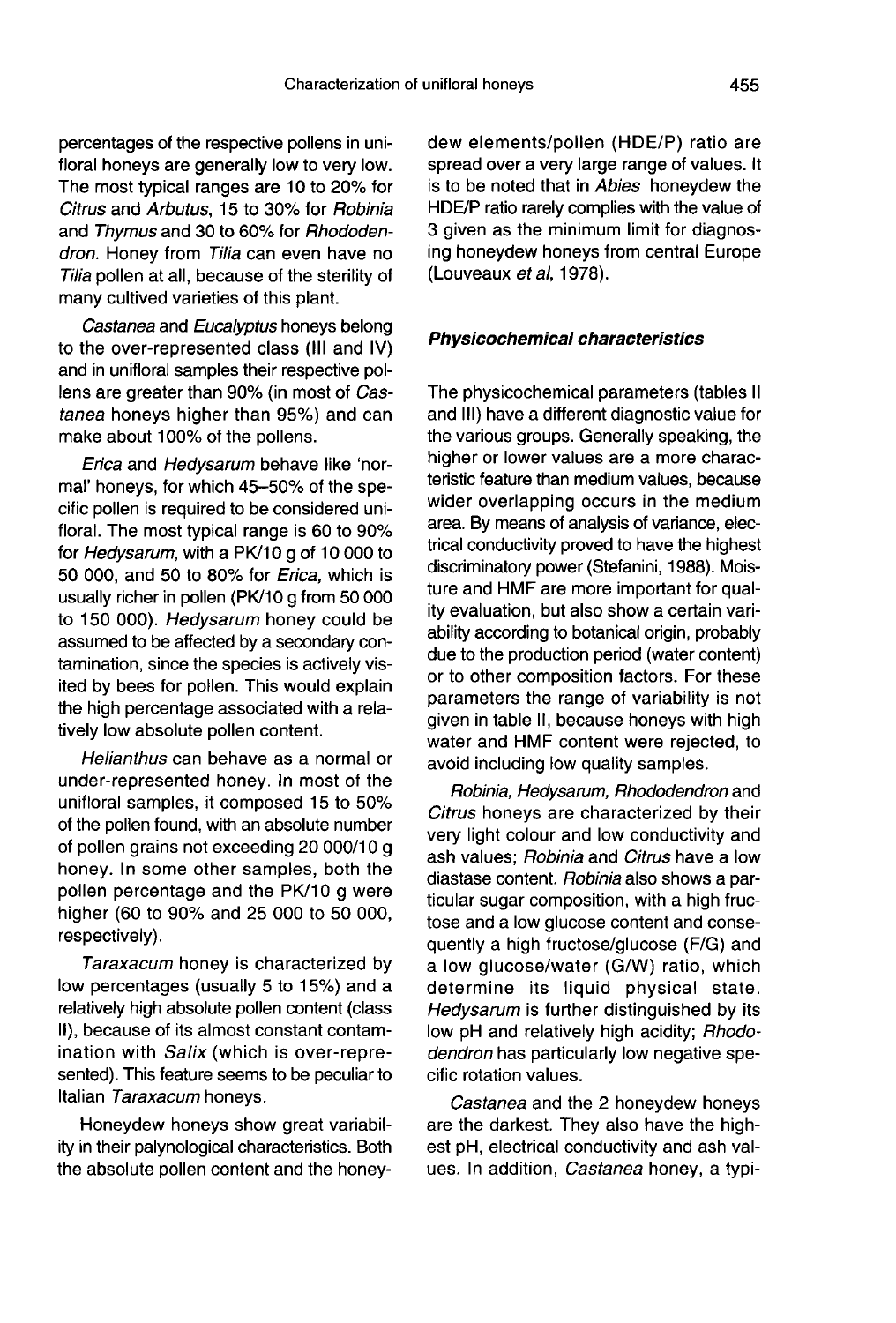| ì<br>֧֖֧֢ׅ֧֧֧֧֧֧֧֧֧֧֧֧֧֧֚֚֚֚֚֚֚֚֚֚֚֚֚֚֚֚֚֚֝֝֓֝֬֝֬֝֬֝֬֝֬֓֬֓֬֓<br>֧֜֜ <b>֓</b> ֖֧֚֚֓֬֘<br>į<br>$\ddot{\phantom{a}}$<br><b>September</b><br>i<br>֪֪֦֧֦֧֦֧֦֧֦֧֧֦֧֧֧֧֦֧֞֟֟֟֟֟֟֟֟֟֝֝֝֝֬֝֝֬֝֬֝֬֝<br>֧֪֪֪֪֪֪֝ <b>֓</b><br>こうさい<br>ļ<br>֧֢ׅ֧֧֧֦֧֧֦֧֧֦֧֧֦֧֧֧֧֧֪֪֪֧֦֧֚֚֚֚֚֚֚֚֚֚֚֚֚֚֚֚֡֕֡֡֓֓֓֡֓֡֓֡֡֬֓֝֓֓֓֓֓֓֓֜<br>ļ<br>i<br>ا<br>آ |   |
|------------------------------------------------------------------------------------------------------------------------------------------------------------------------------------------------------------------------------------------------------------------------------------------------------------------------|---|
| i<br>C<br>l<br>;<br>Ċ<br>֖֖֖֖֪ׅ֪ׅ֖֖֪ׅ֪ׅ֪ׅ֖ׅ֪ׅ֪֪֪ׅ֖֧֚֚֚֚֚֚֚֚֚֚֚֚֚֚֬֓֓֝֬                                                                                                                                                                                                                                                 | I |

| Honey type |                                                                                | Organoleptic characteristics              |                                                                                   |                | Melissopalynological<br>characteristics |                                 |
|------------|--------------------------------------------------------------------------------|-------------------------------------------|-----------------------------------------------------------------------------------|----------------|-----------------------------------------|---------------------------------|
|            | Physical state                                                                 | Colour                                    | Smell and flavour                                                                 | % pollen       | (x 1 000)                               | PK/10 g Representative<br>class |
| Arbutus    | Crystallization often irregular                                                | Light brown to brown<br>with greyish hues | Medium-strong, distinctly bitter,<br>pungent, astringent, persistent              | $\frac{8}{1}$  | $\frac{20}{5}$                          |                                 |
| Castanea   | Liquid or slowly granulating                                                   | Dark amber with reddish hues              | with bitter component<br>Intense, astringent,                                     | $\frac{8}{1}$  | $\frac{100}{100}$                       | $\geq$<br>$\equiv$              |
| Citrus     | Granulating with medium<br>to fine crystals                                    | White perlaceous to light beige           | Medium, typical of orange<br>flowers, persistent                                  | $\frac{1}{2}$  | $\frac{20}{5}$                          |                                 |
| Erica      | Quick complete granulation<br>with fine crystals                               | Brown with orange hues                    | Medium, caramel, persistent                                                       | >45            | $\frac{150}{50}$                        | $\bar{1}$                       |
| Eucalyptus | Quick complete granulation<br>with medium-fine crystals                        | Beige with greyish hues                   | Intense, dried mushrooms, soft<br>caramel, moderately persistent                  | $\frac{8}{4}$  | $\frac{8}{100}$                         | Ξ                               |
| Hedysarum  | Quick complete granulation<br>with medium-fine crystals                        | White to ivory                            | Weak, herbaceous,<br>not very persistent                                          | $\frac{50}{4}$ | ន<br><                                  |                                 |
| Helianthus | Quick complete granulation,<br>sometimes hard, with<br>variable-sized crystals | Bright yellow                             | herbaceous, slightly fruity,<br>Medium to lightly intense,<br>not very persistent | $\frac{15}{1}$ | $\frac{50}{50}$                         | $\bar{1}$                       |

l,

#### L Persano Oddo et al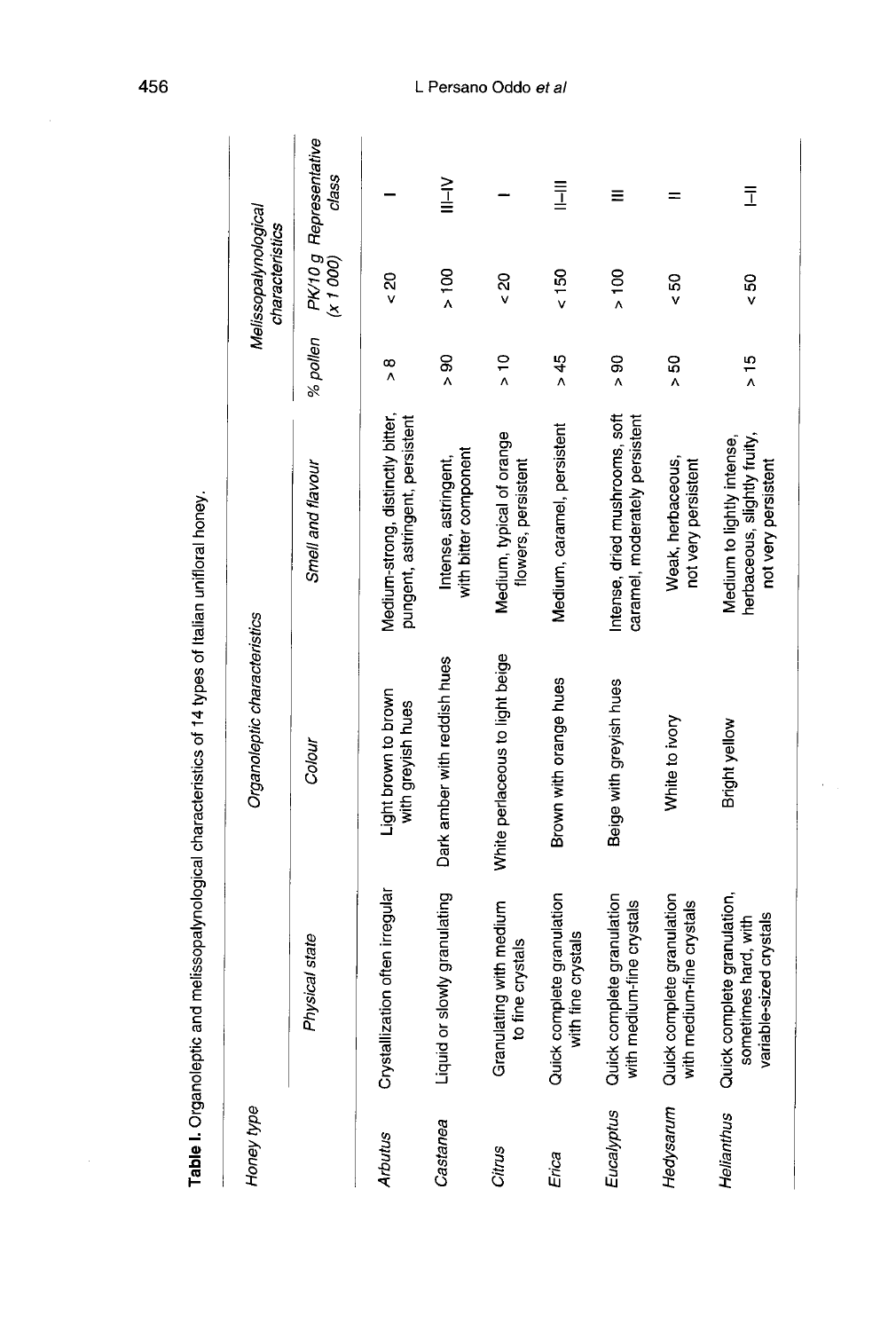| Honey type                |                                                          | Organoleptic characteristics                                                                               |                                                                                                |                       | Melissopalynological<br>characteristics |                                 |
|---------------------------|----------------------------------------------------------|------------------------------------------------------------------------------------------------------------|------------------------------------------------------------------------------------------------|-----------------------|-----------------------------------------|---------------------------------|
|                           | Physical state                                           | Colour                                                                                                     | Smell and flavour                                                                              | % pollen              | (x 1 000)                               | PK/10 g Representative<br>class |
| Rhododendron              | granulation with<br>variable-size crystals<br>Slow       | Water white if liquid, white to<br>light beige if crystallized                                             | Very weak, herbaceous, fruity,<br>not very persistent                                          | $\frac{25}{4}$        | $\frac{20}{5}$                          |                                 |
| Robinia                   | Liquid                                                   | Water white to very pale yellow                                                                            | Weak, floral, vanilla,<br>not very persistent                                                  | $\frac{15}{1}$        | $\frac{20}{5}$                          |                                 |
| araxacum                  | Quick complete granulation<br>with fine regular crystals | Cream to yellow, sometimes<br>with greyish hues                                                            | ammoniacal, persistent<br>Intense, pungent,                                                    | Ю<br>٨                | $\frac{60}{5}$                          | Ī                               |
| Thymus                    | Granulating, sometimes<br>irregular crystals<br>with     | Beige to light brown<br>with pinkish hues                                                                  | Intense, floral, aromatic,<br>thymol, persistent                                               | > 15                  | $\frac{20}{5}$                          |                                 |
| Tilia                     | sometimes irregular<br>Slow granulation,                 | Water white if liquid, white to cream<br>if crystallized; variable according to<br>honeydew contaminations | balsamic, very persistent<br>Intense, fresh, menthol,                                          | Generally<br>very low | $\frac{20}{5}$                          |                                 |
| honeydew<br>Abies         | Liquid, very viscous                                     | Dark amber to almost black,<br>with greenish hues                                                          | Moderately intense, balsamic,<br>not very sweet, malt, caramel,<br>slightly smoked, persistent | variable<br>HDE/P     | Variable<br>(0.300)                     | (III-                           |
| from Metcalfa<br>Honeydew | Mostly liquid                                            | Dark amber to almost black;<br>brown if crystallized                                                       | sweet, herbaceous, dried fruit,<br>Moderately intense, not very<br>tomato preserve, persistent | <b>HDEP</b><br>ς<br>Σ | Variable<br>$($ 300 $)$                 | $(1-11)$<br>$=$                 |
|                           |                                                          |                                                                                                            | المحصر صعران والمنافي المحاولات ومحسن ومستخدمات المحامسة والتحام والتحامي والمحاسبين           |                       |                                         |                                 |

Table I. Cont.

For a better colour description, besides the 7 USDA Color Standards commonly used for liquid honeys (water white to dark amber), other terms were added which were more<br>suitable for the description of granulated honeys or p lenKorn) which represents the absolute number of pollen grains present in 10 g honey.

Characterization of unifloral honeys

457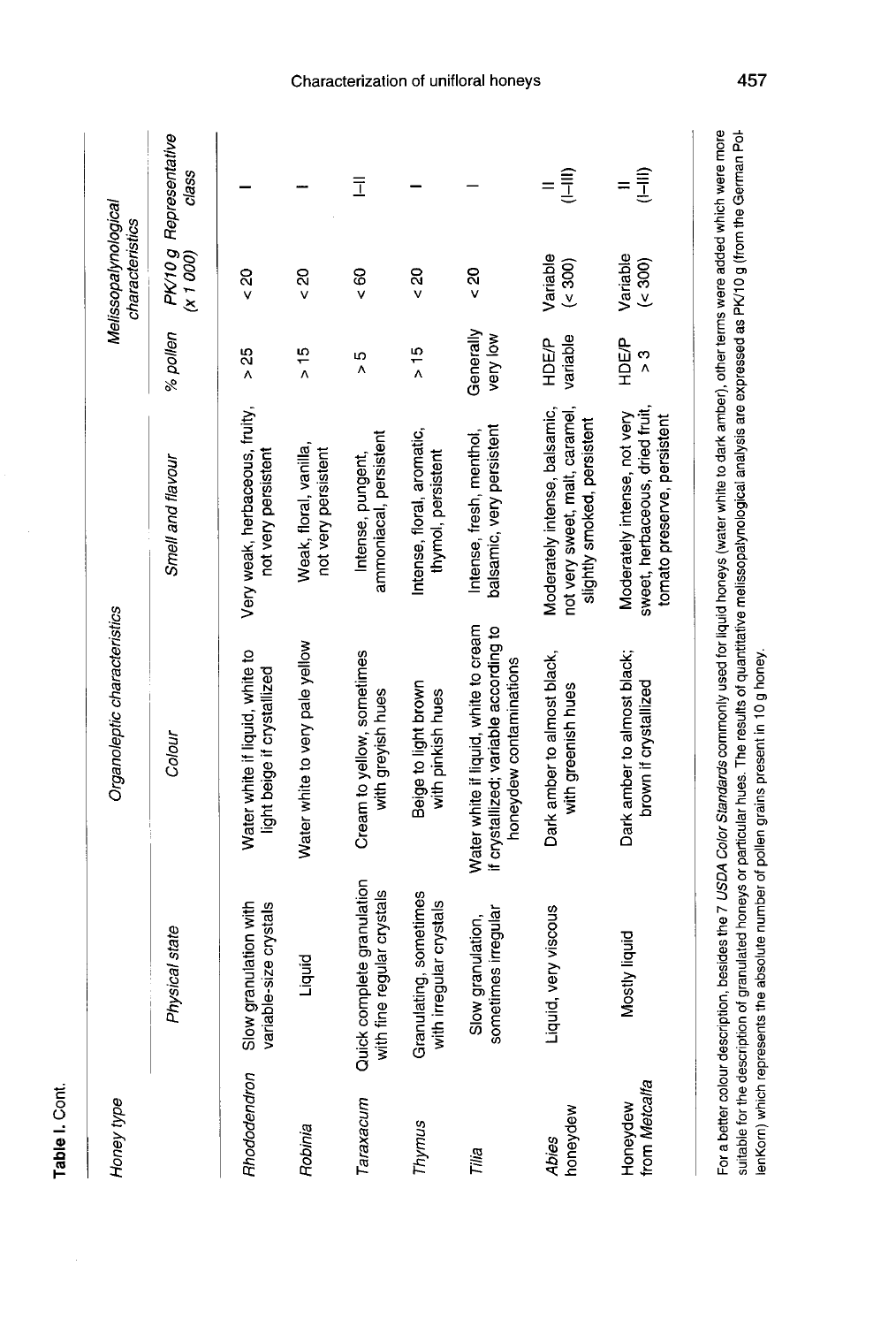| Honey type               | Colour<br>(mm Pfund)<br>(min/max) | Specific rotation<br>(min/max)<br>laj <sub>D</sub> 20 | Electrical conductivity Ash (*)<br>(mS <sub>corr</sub> )<br>(min/max) | (min/max)<br>$\binom{8}{6}$    | Water<br>$\mathscr{E}$           | (mg/kg)<br>HMF                   | (Shade units)<br>(min/max)<br>Diastase | (min/max)<br>Ъp            | Total acidity<br>(min/max)<br>(meq/kg) |
|--------------------------|-----------------------------------|-------------------------------------------------------|-----------------------------------------------------------------------|--------------------------------|----------------------------------|----------------------------------|----------------------------------------|----------------------------|----------------------------------------|
| Arbutus<br>$(n = 50)$    | $70 \pm 10$<br>(55/83)            | $(-16.0 - 8.2)$<br>$-13 \pm 1.8$                      | $0.74 \pm 0.07$<br>(0.60/0.90)                                        | $0.32 \pm 0.05$<br>(0.23/0.40) | $18.9 \pm 1.9$<br>(22)           | $4.4 \pm 3.2$<br>$\frac{1}{2}$   | $5.2 \pm 2.8$<br>(0, 9.2)              | $4.2 \pm 0.1$<br>(4.0/4.4) | (27.3/53.4)<br>$39.6 \pm 8.3$          |
| Castanea<br>(n = 180)    | (62/119)<br>$92 + 9$              | $(-24.9/-10.0)$<br>$-17 \pm 3.5$                      | $1.41 \pm 0.24$<br>(1.01/2.09)                                        | $0.74 \pm 0.15$<br>(0.48/1.10) | $17.4 \pm 0.9$<br>(51)           | $2.0 \pm 1.6$<br>$\frac{10}{5}$  | $23.9 + 5.0$<br>(10.6/42.9)            | $5.5 \pm 0.4$<br>(4.8/6.8) | $13.8 + 3.8$<br>(5.7/24.0)             |
| $Cirtus$<br>$(n = 105)$  | (11/35)<br>$4 \pm 5$              | $(-17.7/-9.3)$<br>$-14 \pm 2.0$                       | $0.17 \pm 0.04$<br>(0.10/0.25)                                        | $0.05 \pm 0.02$<br>(0.03/0.10) | $17.3 \pm 1.2$<br>$($ 19)        | $5.4 \pm 4.2$<br>$\frac{6}{5}$   | (3.4/16.3)<br>$9.3 \pm 2.8$            | $3.9 \pm 0.1$<br>(3.7/4.2) | (10.0/25.0)<br>$17.0 \pm 4.1$          |
| $E$ rica<br>$(n = 31)$   | $\frac{96 \pm 10}{01 \pm 30}$     | $(-17.1/-11.8)$<br>$-14.5 \pm 1.5$                    | $0.67 \pm 0.10$<br>(0.50/0.85)                                        | $0.33 \pm 0.07$<br>(0.25/0.43) | $18.0 \pm 1.2$<br>$($ < 20 $)$   | $11.6 \pm 4.6$<br>$\frac{20}{5}$ | $10.8 \pm 5.5$<br>(3.9/19.7)           | $4.0 \pm 0.1$<br>(3.7/4.3) | (37.4/48.8)<br>$42.1 \pm 2.7$          |
| Eucalyptus<br>(n = 86)   | $58 \pm 11$<br>(41/71)            | $(-19.5/-10.7)$<br>$-14 \pm 2.1$                      | $0.50 \pm 0.08$<br>(0.36/0.71)                                        | $0.17 \pm 0.05$<br>(0.11/0.31) | $16.5 \pm 1.0$<br>$($ 18)        | $4.7 \pm 3.9$<br>$\frac{1}{2}$   | (16.2/34.9)<br>$26.1 \pm 4.9$          | $3.9 \pm 0.1$<br>(3.7/4.1) | (14.7/32.2)<br>$24.1 \pm 5.0$          |
| Hedysarum<br>(n = 65)    | (11/35)<br>$\frac{6}{8}$          | $(-15.2/-5.4)$<br>$-11 \pm 2.5$                       | $0.20 \pm 0.05$<br>(0.090.29)                                         | $0.05 \pm 0.02$<br>(0.020.09)  | $16.9 \pm 0.8$<br>$($ < 18.5 $)$ | $5.8 \pm 2.2$<br>$($ < 10)       | $19.6 \pm 5.3$<br>(12.5/33.3)          | $3.6 \pm 0.1$<br>(3.4/3.8) | (17.2/41.7)<br>$32.1 \pm 6.7$          |
| Helianthus<br>$(n = 58)$ | $61 \pm 6$<br>(51/71)             | $(-19.8/-15.4)$<br>$-18 \pm 1.2$                      | $0.35 \pm 0.04$<br>(0.28/0.43)                                        | $0.10 \pm 0.01$<br>(0.08/0.11) | $16.8 \pm 0.7$<br>(518)          | $4.5 \pm 2.8$<br>(210)           | $15.4 \pm 3.0$<br>(8.7/20.3)           | $3.8 \pm 0.1$<br>(3.6/4.1) | (16.0/35.2)<br>$26.2 \pm 5.4$          |
|                          |                                   |                                                       |                                                                       |                                |                                  |                                  |                                        |                            |                                        |

Table II. Physicochemical characteristics of 14 types of Italian unifloral honey.

# L Persano Oddo et al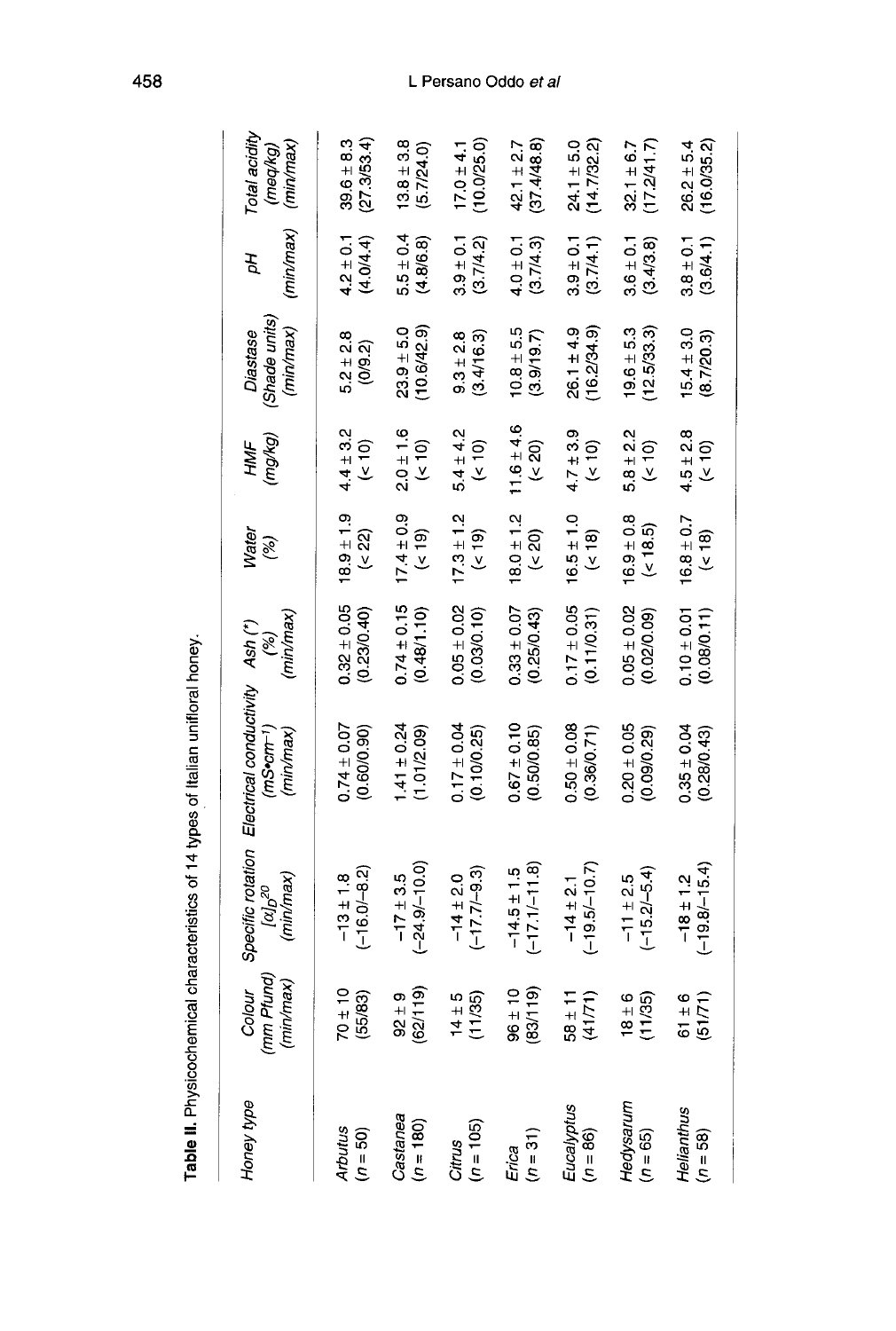| Honey type               | (mm Pfund)<br>(min/max)<br>Colour | (min/max)<br>$[\alpha]_{\scriptstyle \Gamma}{}^{20}$ | Specific rotation Electrical conductivity Ash (*)<br>(min/max)<br>(mS•cm <sup>-1</sup> )                                                                            | (min/max)<br>$\mathcal{E}$     | Water<br>(%)            | (mg/kg)<br>HMF       | (Shade units)<br>(min/max)<br>Diastase | (min/max)<br>Þр            | Total acidity<br>(min/max)<br>(meq/kg) |
|--------------------------|-----------------------------------|------------------------------------------------------|---------------------------------------------------------------------------------------------------------------------------------------------------------------------|--------------------------------|-------------------------|----------------------|----------------------------------------|----------------------------|----------------------------------------|
| Rhododendron             | 11/27                             | $(-10.7/-2.3)$                                       | $0.22 \pm 0.05$                                                                                                                                                     | (0.01/0.11)                    | $16.6 \pm 0.6$          | $2.9 + 1.0$          | $1.8 \pm 2.4$                          | $3.9 \pm 0.1$              | $13.6 \pm 3.0$                         |
| $(n = 42)$               | $13 \pm 5$                        | $-6 \pm 2.4$                                         | (0.15/0.33)                                                                                                                                                         | 0.04                           | $($ ( $\sqrt{8}$        | $($ < 10 $)$         | (7.1/16.7)                             | (3.8/4.2)                  | (7.4/18.9)                             |
| $(n = 176)$              | 11/27                             | $(-23.4/-10.9)$                                      | $0.15 \pm 0.03$                                                                                                                                                     | $0.04 \pm 0.01$                | $16.4 \pm 0.9$          | $3.8 + 3.0$          | (3.1/15.5)                             | (3.7/4.3)                  | $12.4 \pm 2.6$                         |
| Robinia                  | $15 \pm 6$                        | $-17 \pm 2.7$                                        | (0.09/0.27)                                                                                                                                                         | (0.02/0.07)                    | (318)                   | $\frac{10}{5}$       | $8.6 \pm 2.9$                          | $4.0 \pm 0.1$              | (7.8/19.0)                             |
| Taraxacum                | (41/71)                           | $(-14.8 - 5.5)$                                      | $0.52 \pm 0.04$                                                                                                                                                     | $0.19 \pm 0.02$                | $16.9 \pm 0.9$          | $3.5 \pm 3.7$        | (3.4/17.4)                             | $4.5 \pm 0.2$              | $13.2 \pm 3.9$                         |
| $(n = 23)$               | $54 \pm 11$                       | $-10 \pm 2.4$                                        | (0.46/0.59)                                                                                                                                                         | (0.16/0.22)                    | (5.5)                   | (510)                | $9.5 \pm 3.7$                          | (4.1/5.0)                  | (7.4/24.7)                             |
| Thymus<br>$(n = 54)$     | $2 + 16$<br>(27/83)<br>10         | $(-24.5/-17.0)$<br>$-20 \pm 2.4$                     | $0.38 \pm 0.04$<br>(0.32/0.49)                                                                                                                                      | $0.13 \pm 0.03$<br>(0.07/0.19) | $16.5 \pm 1.3$<br>(5.5) | $7.2 \pm 3.4$<br>(5) | (24.3/42.8)<br>$32.7 \pm 4.6$          | $3.8 \pm 0.1$<br>(3.6/4.0) | (32.5/57.2)<br>41.1 ± 4.9              |
| $(n = 40)$               | $3 + 17$                          | $(-18.0/-8.0)$                                       | $0.67 \pm 0.12$                                                                                                                                                     | (0.16/0.48)                    | $16.9 \pm 0.8$          | $4.2 \pm 2.4$        | $17.9 \pm 5.3$                         | $4.4 \pm 0.3$              | $24.6 \pm 8.7$                         |
| Tilia                    | 11/71                             | $-12.5 \pm 2.1$                                      | (0.42/0.99)                                                                                                                                                         | 30                             | $($ < 18.5)             | $($ < 10)            | (9.6/34.3)                             | (3.9/5.2)                  | (8.5/38.1)                             |
| Abies honeydew           | (83/130)                          | (6.0/29.7)                                           | $1.50 \pm 0.22$                                                                                                                                                     | $0.69 \pm 0.14$                | $16.1 \pm 1.0$          | $2.0 \pm 1.6$        | (10.9/34.1)                            | $5.3 \pm 0.2$              | $25.4 \pm 5.8$                         |
| $(n = 52)$               | $99 + 16$                         | $14 \pm 5$                                           | (1.02/2.11)                                                                                                                                                         | (0.46/0.91)                    | (51)                    | (510)                | $22.6 \pm 6.7$                         | (4.8/5.8)                  | (17.3/39.2)                            |
| Metcalfa honeydew 98 ± 8 | (83/110)                          | (2.5/30.0)                                           | $1.64 \pm 0.27$                                                                                                                                                     | (0.47/1.09)                    | $16.0 \pm 0.8$          | $2.2 \pm 1.2$        | (14.6/62.1)                            | $5.0 \pm 0.4$              | (25.7/57.7)                            |
| $(n = 78)$               |                                   | $17 \pm 7.4$                                         | (0.96/2.05)                                                                                                                                                         | 0.85                           | (318)                   | (510)                | $31.9 + 9.3$                           | (4.3/5.9)                  | $40.6 \pm 6.6$                         |
|                          |                                   |                                                      | * Ash values are referred to a lower number of samples (of Piazza et al. 1991). In particular, for Bhododendron, Tilia and Metcalfa honeydew this parameter was not |                                |                         |                      |                                        |                            |                                        |

Table II. Cont.

non values are intrins to a lower number or samples (or razza er al, i sor). In partoual, for a location of the and meteoral introduction practice, may be present the product grader. The<br>measured, but calculated from the c results are reported as average values ± standard deviations and, below in parentheses, minimum/maximum values.

## Characterization of unifloral honeys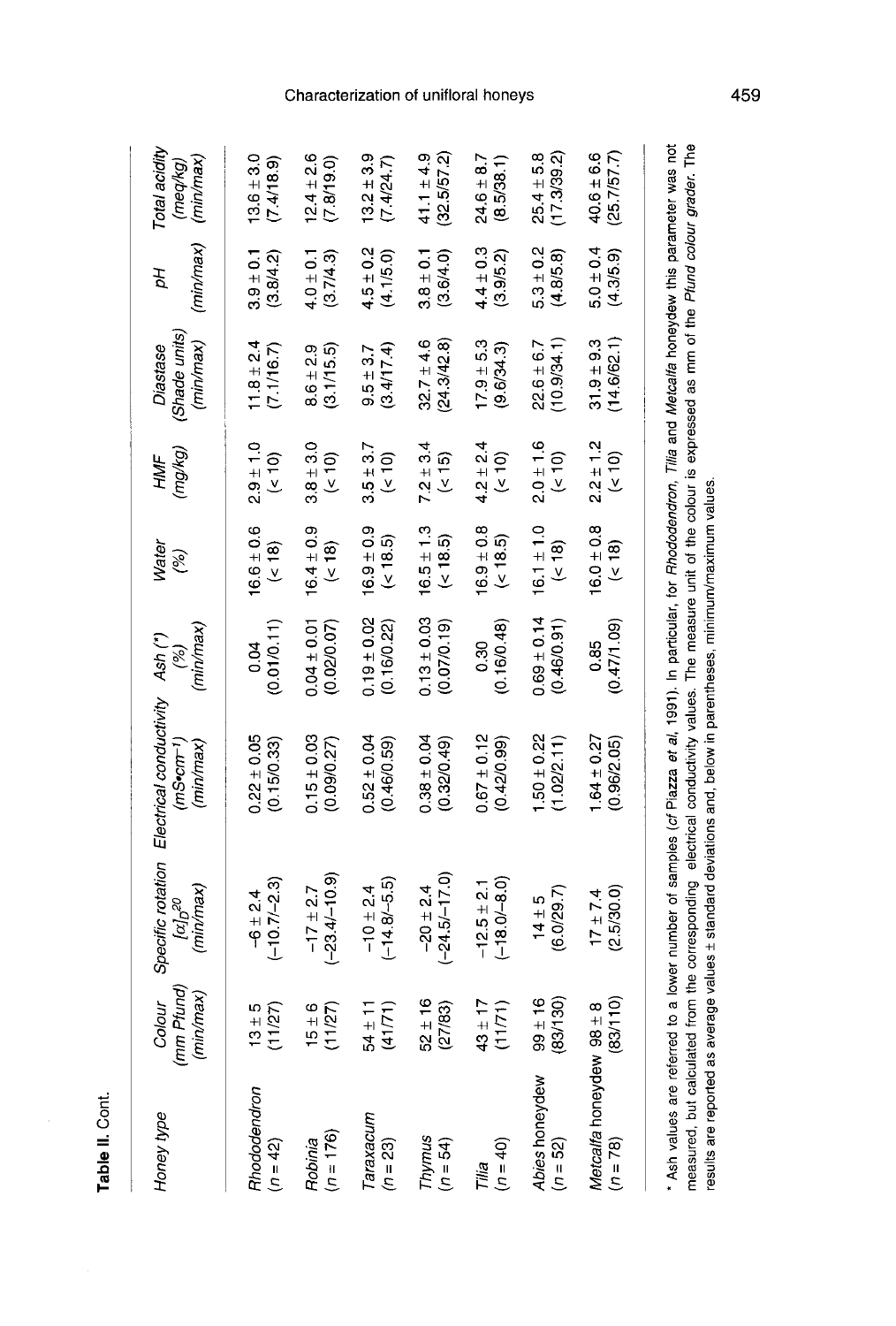| Honey type               | Fructose<br>(%)<br>(min/max) (                           | (mim/max)<br>(5)                                         | (mim/max)<br>ratio             | (min/max)<br>ratio             | Glucose Fructose/Glucose Glucose/Water Fructose + Glucose Sucrose Maltose Isomaltose<br>(minx/max)<br>$\widetilde{\mathscr{E}}$ | $\mathscr{E}$              | (min/max) (min/max) (min/max)<br>$\binom{8}{6}$ | (5)                        | Trisaccharides |
|--------------------------|----------------------------------------------------------|----------------------------------------------------------|--------------------------------|--------------------------------|---------------------------------------------------------------------------------------------------------------------------------|----------------------------|-------------------------------------------------|----------------------------|----------------|
| Arbutus<br>$(n = 23)$    | $37.2 \pm 2.4$ (<br>(31.8/41.5) (                        | (298/34.1)<br>$32.1 \pm 1.1$                             | $1.16 \pm 0.06$<br>(1.02/1.27) | $1.71 \pm 0.18$<br>(1.39/2.02) | (63.1/74.3)<br>$69.3 \pm 3.1$                                                                                                   | $1.5 \pm 0.9$<br>(0.1/3.3) | $1.2 \pm 0.5$<br>(0.2/2.3)                      | $0.8 \pm 0.3$<br>(tr/1.3)  | Erlose (+)     |
| Castanea<br>(n = 85)     |                                                          |                                                          | $1.59 \pm 0.11$<br>(1.34/1.95) | $1.51 \pm 0.13$<br>(1.14/1.84) | (62.075.7)<br>$68.2 \pm 2.7$                                                                                                    | $0.1 \pm 0.1$<br>(0/0.8)   | $0.8 \pm 0.5$<br>(0.2/3.0)                      | $2.1 \pm 0.8$<br>(0.7/4.0) | Melezitose (+) |
| $(n = 34)$<br>Citrus     | $38.8 \pm 3.0$ $32.2 \pm 1.3$<br>(33.5/45.1) (29.8/35.7) |                                                          | $120 \pm 0.09$<br>(1.02/1.43)  | $1.87 \pm 0.13$<br>(1.58/2.12) | $71.0 \pm 3.6$<br>(63.7/77.9)                                                                                                   | $0.9 \pm 1.1$<br>(0/4.5)   | $1.3 \pm 0.7$<br>(0.2/3.3)                      | $0.6 \pm 0.3$<br>(0.2/1.4) | Erlose (+)     |
| $(n = 13)$<br>Erica      | $38.0 \pm 1.2$ :<br>(36.0/40.0) (                        | (32.0/37.3)<br>$34.8 \pm 1.3$                            | $1.10 \pm 0.06$<br>(0.99/1.25) | $1.82 \pm 0.11$<br>(1.63/1.97) | $72.8 \pm 1.5$<br>(71.1/76.3)                                                                                                   | $0.3 \pm 0.3$<br>(t)/10    | $1.0 \pm 0.3$<br>(0.6/1.9)                      | $0.3 \pm 0.3$<br>(tr/0.8)  | I              |
| Eucalyptus<br>$(n = 17)$ | $38.6 \pm 3.1$ $32.9 \pm 1.0$<br>(33.4/43.7)             | (31.2/34.5)                                              | $1.17 \pm 0.10$<br>(1.01/1.40) | $2.04 \pm 0.14$<br>(1.80/2.32) | $71.5 \pm 3.3$<br>(66.377.0)                                                                                                    | $1.3 \pm 0.8$<br>(0.1/2.8) | $0.9 \pm 0.5$<br>(02/22)                        | $0.6 \pm 0.3$<br>(tr/1.1)  | Erlose (+)     |
| Hedysarum<br>(n = 29)    | $39.0 \pm 1.5$ $31.9 \pm 1.0$<br>(36.1/41.2) (29.1/34.0) |                                                          | $1.22 \pm 0.06$<br>(1.12/1.36) | $1.88 \pm 0.10$<br>(1.65/2.16) | (67.074.1)<br>$71.0 \pm 1.9$                                                                                                    | $3.0 \pm 1.9$<br>(11/8.3)  | $1.4 \pm 0.9$<br>(0.3/3.1)                      | $1.0 \pm 0.4$<br>(1.8)     | Erlose (+)     |
| Helianthus<br>$(n = 24)$ |                                                          | $39.2 \pm 3.3$ $37.6 \pm 1.5$<br>(32.6/44.7) (35.3/40.8) | $1.04 \pm 0.10$<br>(0.84/1.16) | $2.24 \pm 0.12$<br>(2.01/2.54) | (70.9/84.8)<br>$76.8 \pm 3.7$                                                                                                   | $0.5 \pm 0.5$<br>(tr/1.8)  | $0.9 \pm 0.4$<br>(tr/1.4)                       | traces                     | I              |

Table III. Glucide spectrum of 14 types of Italian unifloral honey.

# L Persano Oddo et al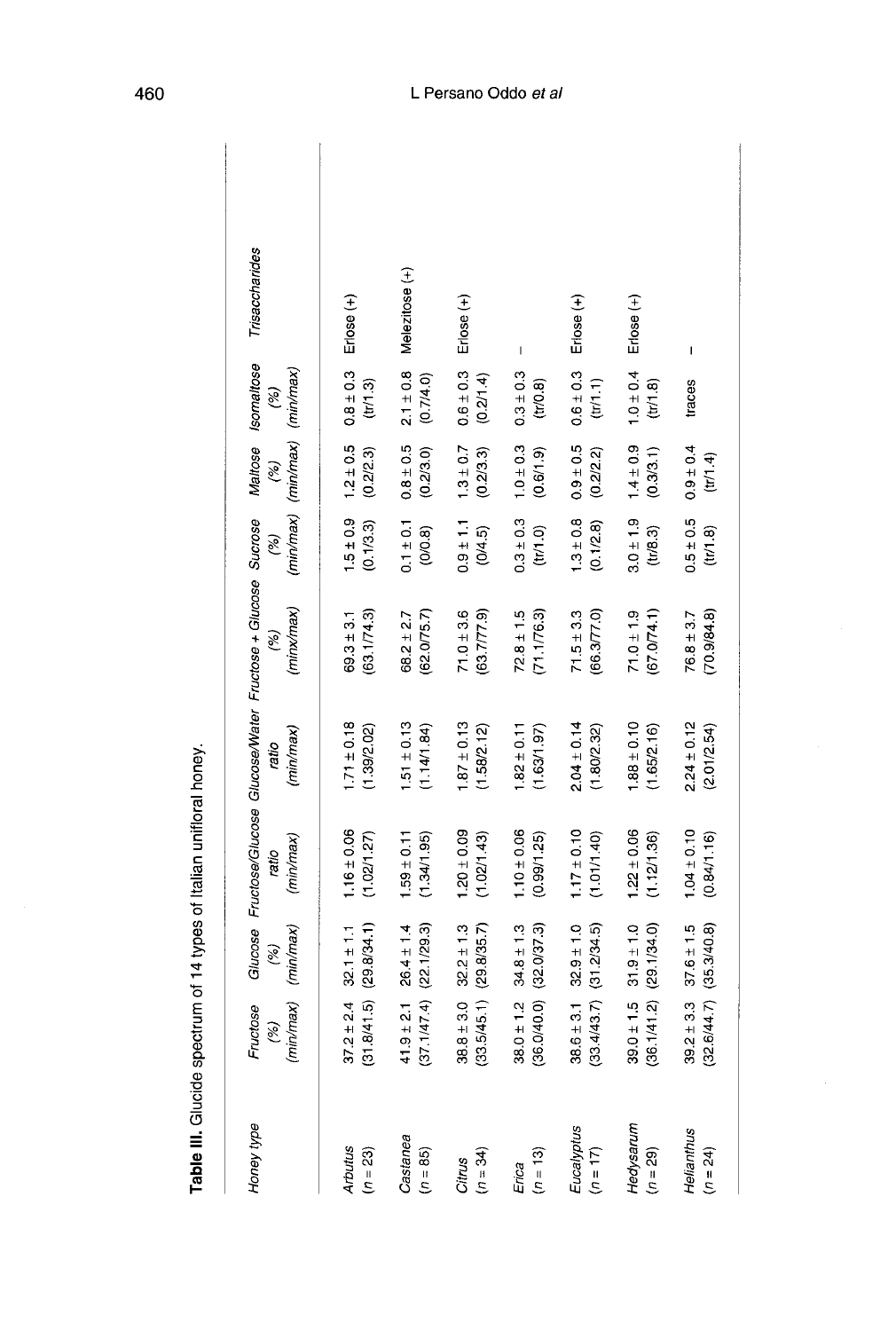| Honey type                                                      | (min/max)<br>Fructose<br>$\widetilde{\mathcal{C}}$ | (min/max)<br>(%)              | Giucose Fructose/Giucose Giucose/Water Fructose + Giucose Sucrose<br>(min/max)<br>ratio | (min/max)<br>ratio            | (minx/max)<br>(%)             | $\binom{8}{2}$           | (min/max) (min/max) (min/max)<br>Maltose<br>(%) | Isomaltose<br>(%)          | Trisaccharides                                                                                                                       |
|-----------------------------------------------------------------|----------------------------------------------------|-------------------------------|-----------------------------------------------------------------------------------------|-------------------------------|-------------------------------|--------------------------|-------------------------------------------------|----------------------------|--------------------------------------------------------------------------------------------------------------------------------------|
| Rhododendron                                                    | $40.2 \pm 2.2$                                     | $30.6 \pm 2.4$                | $1.31 \pm 0.09$                                                                         | $1.83 \pm 0.14$               | $70.8 \pm 4.0$                | $0.5 \pm 0.5$            | $1.3 \pm 0.9$                                   | $0.9 + 0.4$                | $E$ rlose $(++)$                                                                                                                     |
| $(n = 21)$                                                      | (36.5/45.5)                                        | (27.2/34.8)                   | (1.06/1.48)                                                                             | (1.62/2.12)                   | (63.7/79.4)                   | (0/1.5)                  | (11/3.0)                                        | (m/1.5)                    |                                                                                                                                      |
| Robinia                                                         | (36.9/48.5)                                        | (21.0/28.8)                   | $1.67 \pm 0.11$                                                                         | $1.55 \pm 0.11$               | (59.075.4)                    | (0.1/10.1)               | $1.2 \pm 0.7$                                   | $0.7 \pm 0.3$              | $E$ rlose $(+++)$                                                                                                                    |
| $(n = 86)$                                                      | $43.1 \pm 2.9$                                     | $25.9 \pm 1.5$                | (1.38/1.89)                                                                             | (1.24/1.82)                   | $69.0 \pm 3.7$                | $2.5 \pm 2.1$            | (0.5/4.3)                                       | (tr(2.1)                   |                                                                                                                                      |
| Taraxacum                                                       | (34.6/42.6)                                        | $39.1 \pm 2.5$                | $0.99 \pm 0.05$                                                                         | $2.27 \pm 0.12$               | (70.3/84.2)                   | $1.2 \pm 1.5$            | $0.8 \pm 0.4$                                   | $0.2 \pm 0.3$              | $\overline{1}$                                                                                                                       |
| $(n = 14)$                                                      | $38.8 \pm 1.9$                                     | (34.5/43.5)                   | (0.90/1.10)                                                                             | (2.03/2.49)                   | $77.9 \pm 3.7$                | (11/5.0)                 | (t11.7)                                         | (0.0.8)                    |                                                                                                                                      |
| Thymus                                                          | $42.6 \pm 2.5$                                     | (26.8/33.8)                   | $1.41 \pm 0.10$                                                                         | $1.86 \pm 0.18$               | (68.0/80.3)                   | $0.1 \pm 0.1$            | $1.4 \pm 0.5$                                   | $0.7 \pm 0.3$              | $\mathbf{I}$                                                                                                                         |
| $(n = 29)$                                                      | (38.0/49.2)                                        | $30.2 \pm 1.4$                | (1.23/1.58)                                                                             | (1.52/2.25)                   | $72.8 \pm 3.1$                | (0/0.6)                  | (0.7/2.7)                                       | (0.3/1.8)                  |                                                                                                                                      |
| $(n = 40)$<br>Tilia                                             | ± 4.0<br>(30.2/47.2)<br>38.3                       | (25.7/34.8)<br>$30.3 \pm 2.2$ | $1.27 \pm 0.13$<br>(100/1.60)                                                           | $179 \pm 0.16$<br>(1.50/2.00) | (58.9/77.7)<br>$68.7 \pm 5.2$ | $0.1 \pm 0.1$<br>(0/0.5) | $1.3 \pm 0.7$<br>(0.1/3.3)                      | $1.1 \pm 0.4$<br>(0.5/2.2) | Melxezitose (+)<br>Erlose (+)                                                                                                        |
| Abies honeydew                                                  | $31.8 \pm 2.8$                                     | $24.0 \pm 2.2$                | $1.33 \pm 0.09$                                                                         | $1.50 \pm 0.12$               | (42.5/63.0)                   | $0.4 \pm 0.4$            | $0.9 \pm 0.3$                                   | $2.5 \pm 0.9$              | Melxezitose (+++), Maltotriose (+)                                                                                                   |
| $(n = 29)$                                                      | (24.5/35.8)                                        | (18.0/28.6)                   | (114/148)                                                                               | (1.20/1.72)                   | $55.8 \pm 4.6$                | (t)/1.8                  | (0.4/1.6)                                       | (1.1/5.0)                  | Erlose (+++), Raffinose (+)                                                                                                          |
| Metcalfa honeydew 31.9 ± 3.3                                    | (25.2/38.8)                                        | (18.8/29.0)                   | $1.36 \pm 0.19$                                                                         | $1.48 \pm 0.15$               | $55.6 \pm 4.6$                | $0.1 \pm 0.1$            | $1.4 \pm 0.4$                                   | $2.0 \pm 0.6$              | Melxezitose (+), Maltotriose (+++)                                                                                                   |
| $(n = 78)$                                                      |                                                    | $23.7 \pm 2.7$                | (0.87/1.76)                                                                             | (1.22/1.88)                   | (45.5/64.8)                   | (tr/0.4)                 | (0.7/2.5)                                       | (0.9/4.0)                  | $E$ rlose $(+++)$ , Raffinose $(++)$                                                                                                 |
| parentheses, minimum/maximum values.<br>The measure unit of the |                                                    |                               |                                                                                         |                               |                               |                          |                                                 |                            | colour is expressed as mm of the Pfund colour grader. The results are reported as average values ± standard deviations and, below in |

Table III. Cont.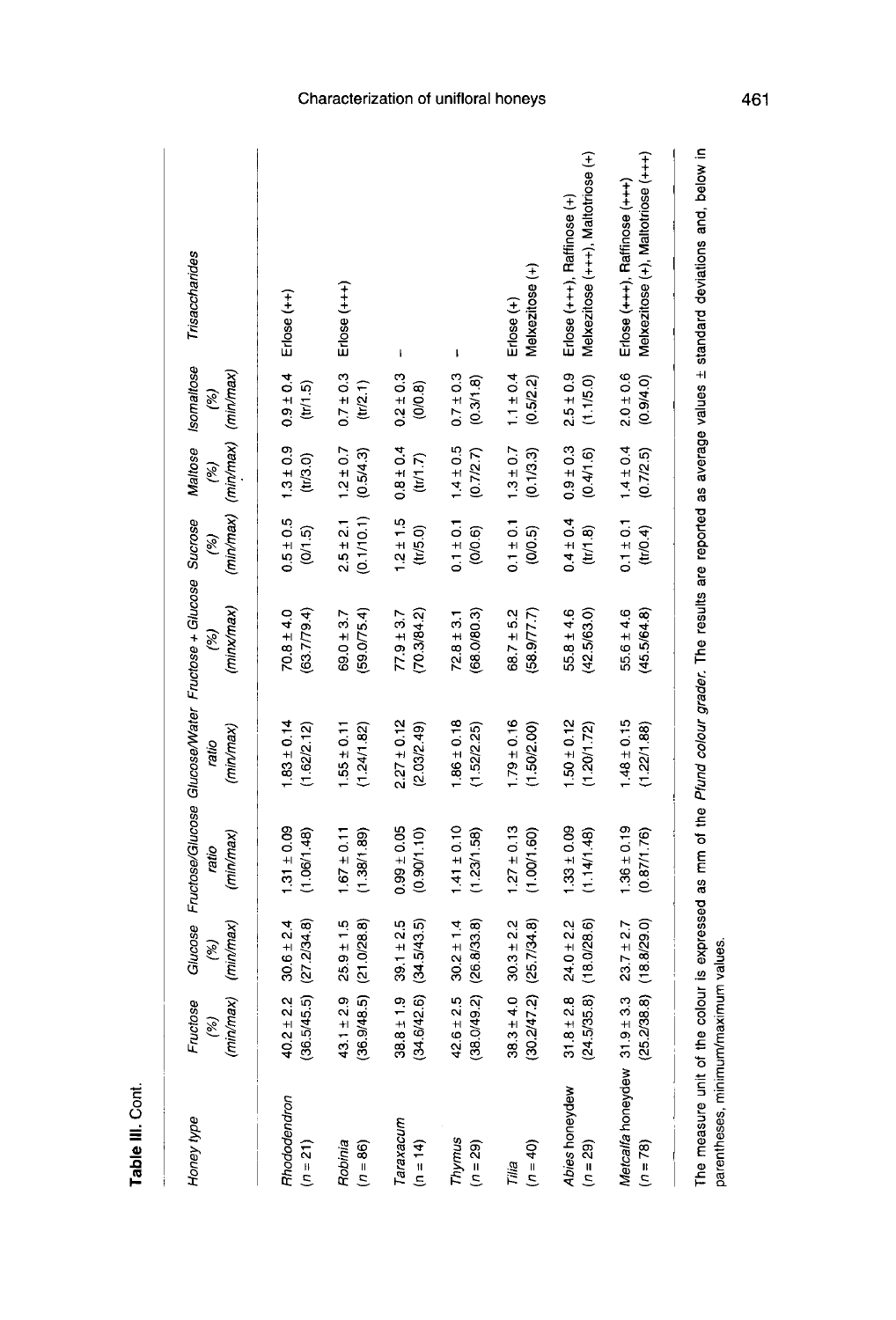cally liquid honey, is characterized by a high fructose and a low glucose content, with a high F/G and a low G/W ratio. Honeydew honeys have many other distinctive features. They are the only honeys with positive specific rotation values and present a typical glucide spectrum, poor in monosaccharides and rich in di- and trisaccharides (in particular, melezitose in Abies honeydew and maltotriose in honeydew from Metcalfa). Metcalfa honeydew also shows the highest acidity and diastase values.

Both Helianthus and Taraxacum honeys have a very high monosaccharide (particularly glucose) content, giving rise to a very high G/W and a very low F/G ratio. This is typical for honeys which granulate rapidly. Taraxacum is also characterized by its low acidity and diastase content; Helianthus has a very typical bright yellow colour.

Erica and Arbutus honeys have high moisture and acidity, low diastase and quite high ash and electrical conductivity, midway between the honeys from nectar and those from honeydew and Castanea. Erica is also characterized by its uncommonly high HMF content, exeeding that of all the other honey types, and by its dark colour with orange hues.

For Thymus honeys the most diagnostic parameters are acidity, diastase and specific rotation, all 3 showing very high values.

Eucalyptus and Tilia honeys are less easily identifiable on the basis of their physicochemical values, because of their 'average' behaviour. Tilia also shows great variability, probably due to the contaminations that frequently occur with Tilia honeydew. The microscopic examination is not very helpful either, because Eucalyptus is over-represented, and many cultivated varieties of Tilia are extremely under-represented. For these honeys, therefore, the organoleptic analysis is the most significant diagnostic criterion.

An important remark concerns the compliance of these unifloral honeys with international standards. Some of the types studied have characteristics that go beyond the prescribed limits. It would be appropriate for regulations to be modified taking into account these particular features, ie high ash value for Castanea, high acidity for Thymus, Metcalfa honeydew, Arbutus and Erica, low diastase values for Robinia, Taraxacum, Arbutus and Erica, high sucrose content for Hedysarum, and low reducing sugars for honeydew honeys.

# **CONCLUSIONS**

The data summarized in the tables give a fairly good description of 14 Italian unifloral honeys. Some of them are more easily identifiable due to the presence of particular characteristics, whereas others have an 'average' behaviour.

In summary, it is not possible to evaluate exactly how much nectar of one or other botanical species there is in a honey and, in the last analysis, this may not even be so important. Indeed, what is really of interest is that a unifloral honey complies with what it is expected to be, ie that an orange honey looks, smell and tastes like an orange honey. So, if, for example, it contains a certain quantity of Hedysarum nectar that does not substantially alter its organoleptic and analytical picture, this is less important than a low contamination from a 'stronger' nectar capable of modifying its characteristics.

In general, we believe that only a global examination, which takes into account all the analytical aspects, can lead to a reasonably correct judgment, because no simple parameter can assure an exact diagnosis.

Even melissopalynological analysis gives rise to important interpretation problems; often the sole presence of a dominant pollen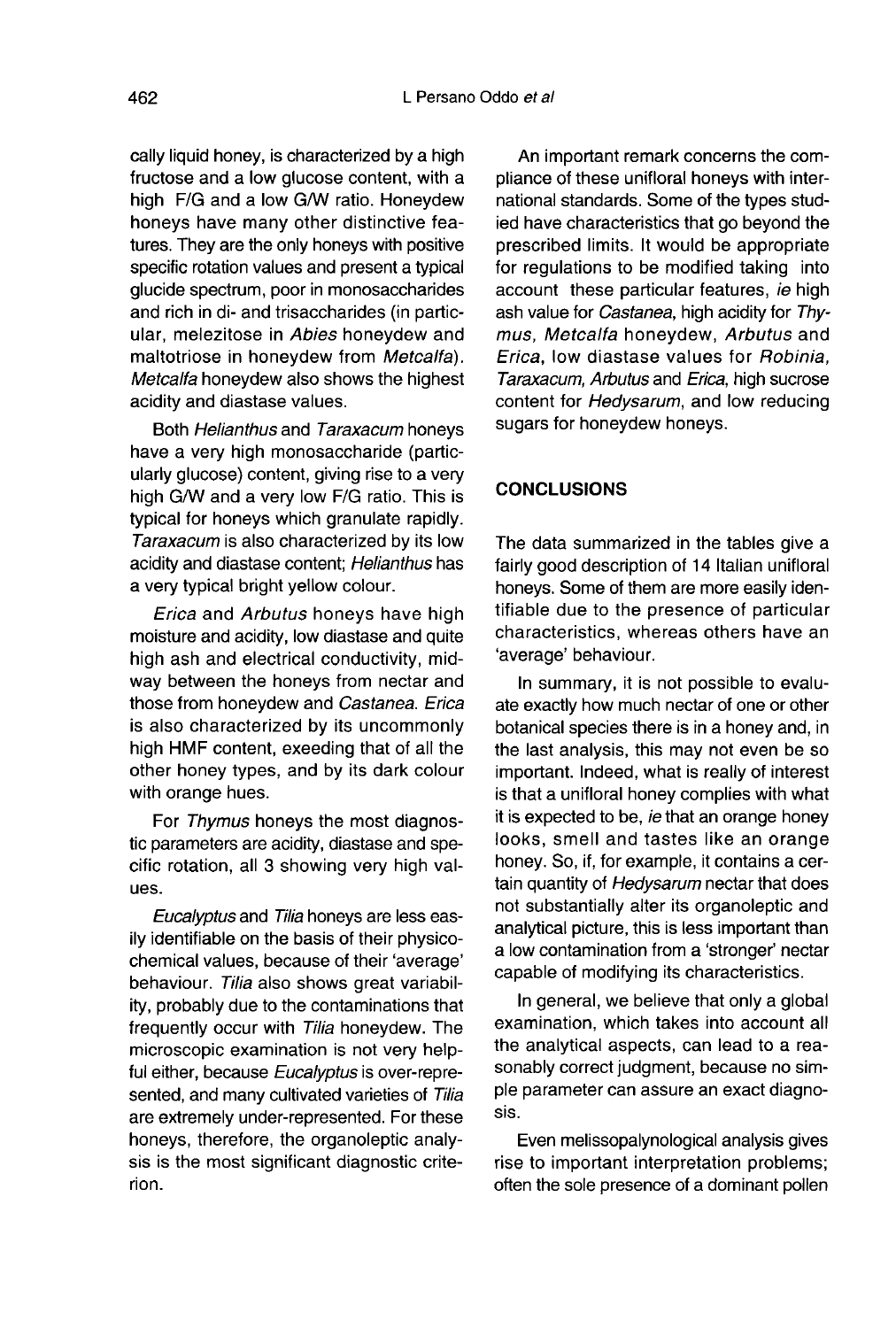(> 45%) was considered the key to 'uniflorality', whereas it is now currently accepted that microscopic analysis alone is not sufficient to establish the botanical origin of honeys and that, in any case, each honey type has its own palynological pattern which must be known before drawing any conclusions.

As far as the physicochemical characteristics are concerned, a statistical study carried out by cluster analysis (Stefanini, 1984, 1988; Persano Oddo et al, 1988b) showed that this analytical approach has a significant discriminating power. However, a more or less widespread overlapping of the highest values of one group with the lowest values of the next group occurs in almost all the parameters examined. On the other hand, the variability of the product makes it difficult to establish precise limits.

An organoleptic analysis carried out by an expert can provide a fairly precise evaluation. It should not to be forgotten that the final judge, the consumer, can only appreciate the organoleptic properties. However, strictly it depends on the taster's ability, and it is difficult to express the results in an objective and repeatable way that can be used by others.

To conclude, we think that a reliable diagnosis will only be achieved by means of an organoleptic examination integrated by microscopic and, physicochemical data and, above all, correctly interpreted by an analyst who has a good knowledge of the product.

Résumé — Caractérisation des miels unifloraux. Une étude approfondie a été effectuée sur 14 types de miel unifloral sur la base des propriétés organoleptiques, microscopiques (analyse mélissopalynologique qualitative et quantitative) et physico-chimiques (couleur, humidité, cendres, HMF, diastase, pH, acidité totale, conductibilité électrique, rotation spécifique et sucres). Les miels analysés proviennent des origines botaniques suivantes : Arbutus unedo L,

Castanea sativa Mill, Citrus spp, Erica arborea L, Eucalyptus camaldulensis Dehnh, Hedysarum coronarium L, Helianthus annuus L. Rhododendron spp. Robinia pseudoacacia L, Taraxacum officinale Web, Thymus capitatus Hofmgg et LK, Tilia spp, miel de miellat de sapin et miel de miellat produit par Metcalfa pruinosa. La description des caractéristiques organoleptiques (tableau I) fournit des renseignements essentiellement orientatifs, à cause de la difficulté à traduire en paroles les perceptions sensorielles. Ce type d'analyse est étroitement lié à l'expérience du dégustateur. Les analyses mélissopalynologiques (tableau I) montrent que les miels de Robinia, Citrus, Tilia, Rhododendron, Arbutus and Thymus sont sous-représentés ; ceux de Castanea et Eucalyptus sur-représentés ; Erica et Hedysarum appartiennent à la classe normale ; Taraxacum, Helianthus et les miels de miellat ont un comportement variable. Les propriétés physico-chimiques (tableaux II, III) des différents miels unifloraux sont les suivantes : Robinia : couleur claire, valeurs basses de conductibilité électrique, cendres, diastase, glucose et rapport glucose/eau (G/W) ; valeurs élevées de fructose et du rapport fructose/glucose (F/G). Hedysarum : couleur claire, valeurs basses de conductibilité électrique, cendres, pH ; valeurs élevées d'acidité. Rhododendron : couleur claire, valeurs basses de conductibilité électrique, cendres et rotation spécifique. Citrus : couleur claire, valeurs basses de conductibilité électrique, cendres et diastase. Castanea : couleur foncée, valeurs élevées de pH, cendres, conductibilité, fructose et rapport F/G. Miel de miellat de sapin : couleur foncée, valeurs élevées de pH, cendres, conductibilité, di- et trisaccharides (mélézitose) ; valeurs basses de monosaccharides, valeurs positives de rotation spécifique. Miel de miellat produit par Metcalfa pruinosa : couleur foncée, valeurs élevées de pH, cendres, conductibilité, acidité, diastase, di- et trisaccharides (maltotriose), valeurs basses de monosac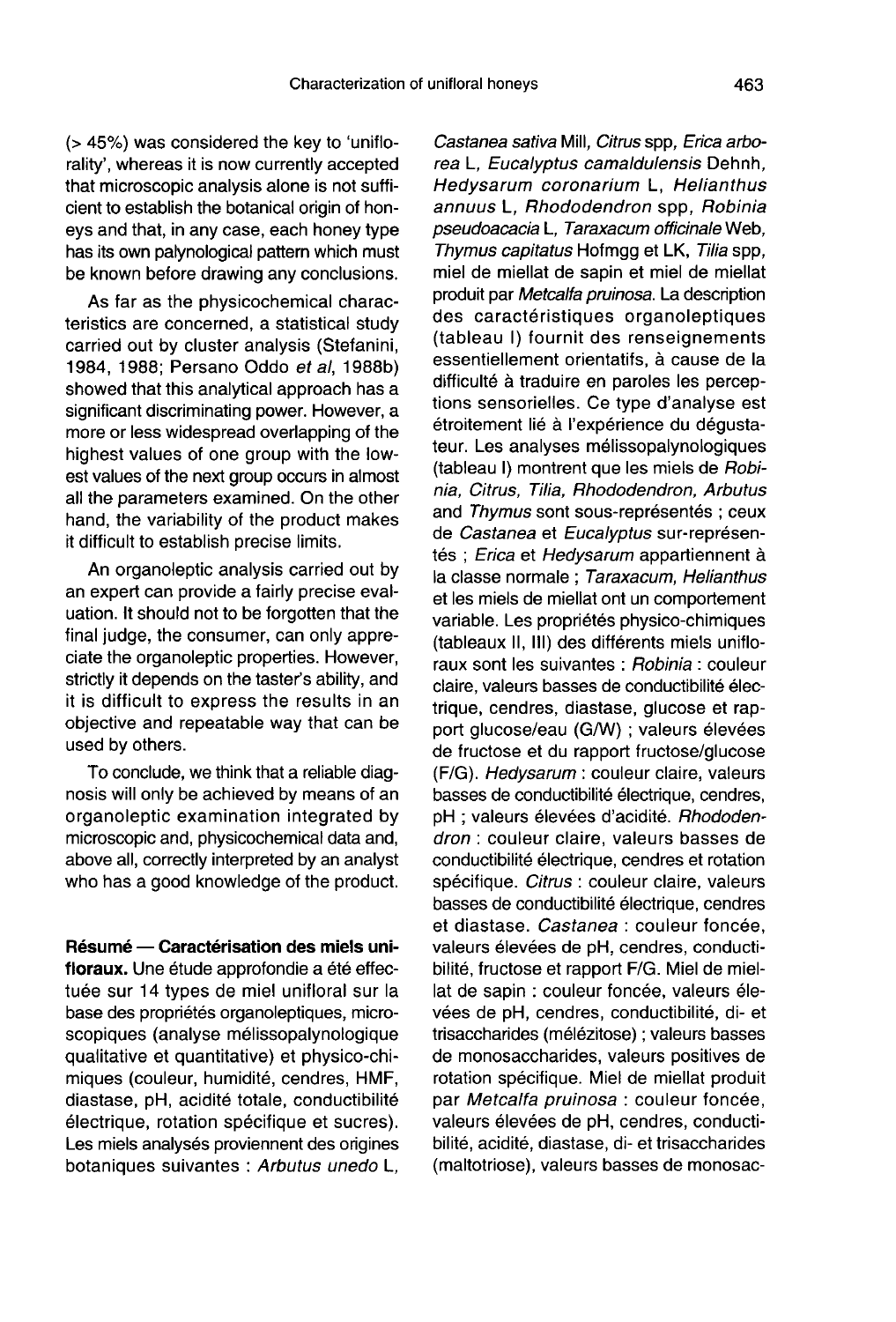charides, valeurs positives de rotation spécifique. Helianthus : couleur jaune vive, valeurs élevées de monosaccharides (glucose) et du rapport G/W, valeurs basses du rapport F/G. Taraxacum : valeurs élevées de monosaccharides (glucose) et du rapport G/W, valeurs basses de diastase, acidité et du rapport F/G. Erica : couleur foncée avec des nuances orange, valeurs élevées d'acidité, eau, HMF, cendres et conductibilité, valeurs basses de diastase. Arbutus : valeurs élevées d'acidité, eau, cendres et conductibilité, valeurs basses de diastase. Thymus : valeurs élevées d'acidité et diastase, valeurs fortement négatives de rotation spécifique. Eucalyptus et Tilia ont un comportement moyen par rapport à tous les paramètres examinés et sont donc moins facilement identifiables. Par conséquent l'examen organoleptique est particulièrement important pour ces miels. D'une façon générale, nous pouvons conclure qu'un diagnostic fiable des miels unifloraux requiert une analyse organoleptique intégrée par les données mélissopalynologiques et physico-chimiques et, surtout, interprétée correctement par un analyste ayant une bonne connaissance du produit.

# miel / Italie / mélissopalynologie / caractérisation physico-chimique / analyse organoleptique

Zusammenfasung — Charakterisierung von Sortenhonigen. An 14 Arten italienischer Sortenhonige wurde eine ausführliche Studie zu ihrer Charakterisierung durchgeführt. Diese umfasste organoleptische, mikroskopische (qualitative und quantitative melissopalynologische Analysen) und physikalisch-chemische Eigenschaften (Färbung, Wassergehalt, Asche, HMF, Diastase, pH, Säuregehalt, Leitfähigkeit, optische Drehung und Zucker). Die botanische Herkunft der untersuchten Honige war: Arbutus unedo L, Castanea sativa Mill, Citrus spp, Erica arborea L, Eucalyptus caldulensis

Denh, Hedisarum coronarium L, Helianthus annuus L, Rhododendron spp, Robinia pseudacacia L, Taraxacum officinale Web, Thymus capitatus Hofmgg et LK, Tilia spp, Honigtauhonig von Abies und Metcalfa prui nosa. Die Beschreibung der organoleptischen Merkmale (Tabelle I) dient nur zur generellen Information, da Sinneseindrücke schwer in Worte gefaßt werden können. Diese Analysen sind sehr stark von Fähigkeiten und Erfahrung der Schmecker abhängig. Die melissopalynologische Analyse (Tabelle I) zeigt, daß die Honige von Robinia, Citrus, Tilia, Rhododendron, Arbutus und Thymus unterrepräsentiert sind; Honige von Castanea und Eucalyptus sind überrepräsentiert; Erica und Hedysarum liegen im mittleren Bereich während Taraxacum, Helianthus und die Honigtauhonige sehr variabel sind. In den physikalisch-chemischen Eigenschaften (Tabellen II, III) wurden die verschiedenen Sortenhonige wie folgt charakterisiert: Robinia: helle Färbung, niedrige Werte bei Leitfähigkeit, Asche, Diastase, Glucose sowie ein niedriges Verhältnis von Glukose/Wasser; hoher Fructosegehalt und hohes Verhältnis von Fructose/Glucose. Hedysarum: helle Farbe, niedrige Werte bei Leitfähigkeit, Asche, pH; hoher Säuregehalt. Rhododendron: helle Farbe, niedrige Werte bei Leitfähigkeit, Asche und der optischen Drehung. Citrus: helle Farbe, niedrige Werte bei Leitfähigkeit, Asche und Diastase. Castanea: dunkle Farbe, hohe Werte bei pH, Asche, Leitfähigkeit, Fructose und dem Verhältnis von Fructose/Glucose. Abies Honigtau: dunkle Farbe, hohe Werte bei pH, Asche, Leitfähigkeit, Di- und Trisacchariden (Melezitose); niedriger Gehalt an Monosacchariden und positive optische Drehungswerte. Honigtau von Metcalfa pruinosa: dunkle Farbe, hohe Werte bei pH, Asche, Leitfähigkeit, Säuregehalt, Diastase, Di- und Trisacchariden (Maltotriose); niedriger Gehalt an Monosacchariden und positive optische Drehungswerte. Helianthus: hellgelbe Farbe, hoher Gehalt an Monosac